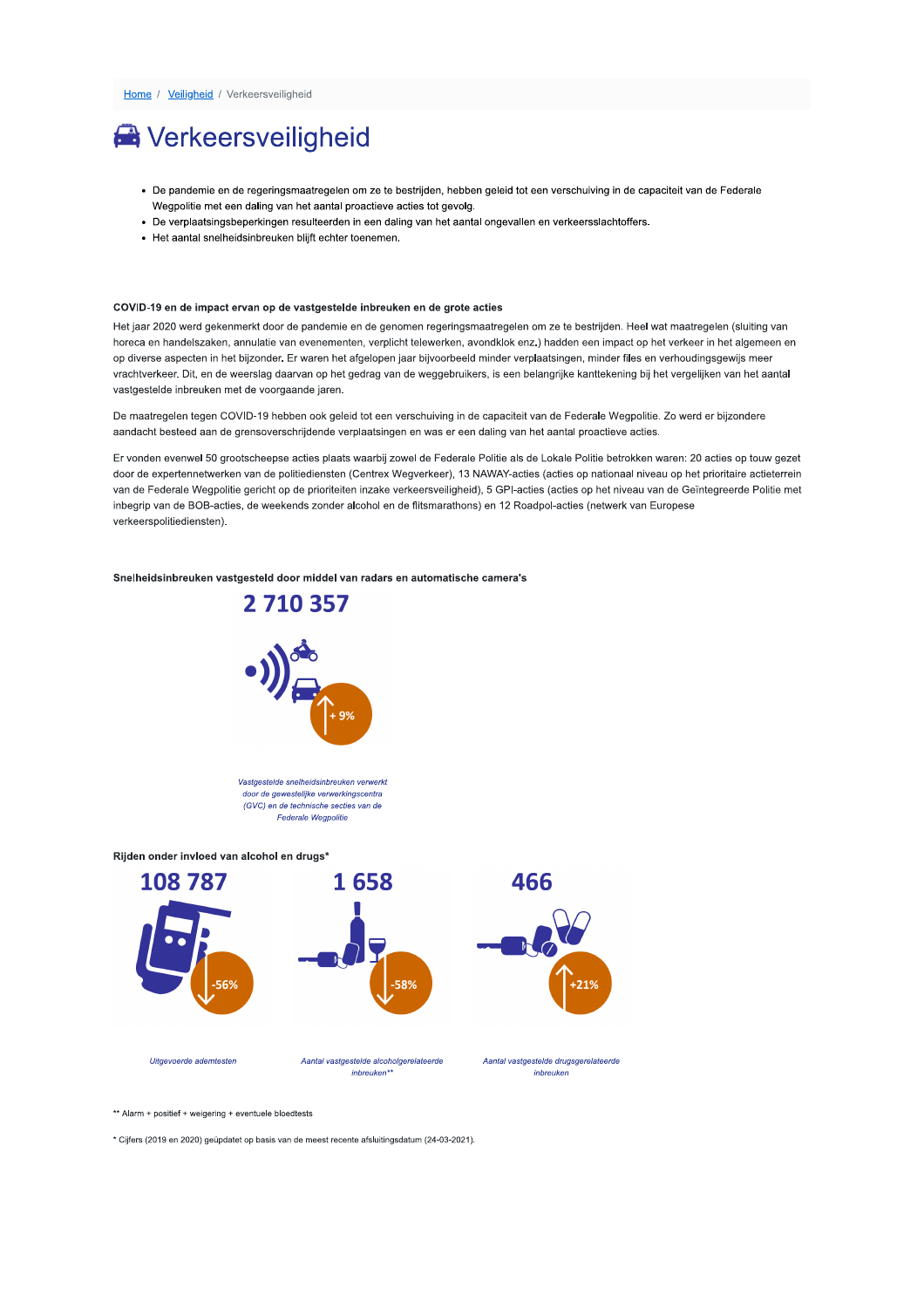



## BOB-campagne: de strijd tegen rijden onder invloed blijft een prioriteit

Sinds het coronavirus ons dagelijks leven heeft ontregeld, verlopen de alcoholcontroles niet meer op dezelfde manier. Zo was het in de zomer van 2020 niet mogelijk een 'BOB-zomercampagne' te organiseren. Om duidelijk aan te geven dat verkeersveiligheid belangrijk blijft, hebben de Federale Politie en de Lokale Politie tijdens de zomermaanden niettemin de controles opgedreven die gericht zijn op het rijden onder invloed van alcohol en drugs. Deze blijven immers een prioriteit. De cijfers zijn verontrustend: op een totaal van 119 813 testen waren er 5146 positief. Dat betekent dat 4,30% van de gecontroleerde bestuurders onder invloed was.

## Gordel en kinderzitjes



Inbreuken

## Gebruik van de gsm aan het stuur



Inbreuken

Vrachtwagens



Aantal vastgestelde gevallen van tachograaffraude

1 2 6 1



Aantal vastgestelde inbreuken in verband met de rij- en rusttijden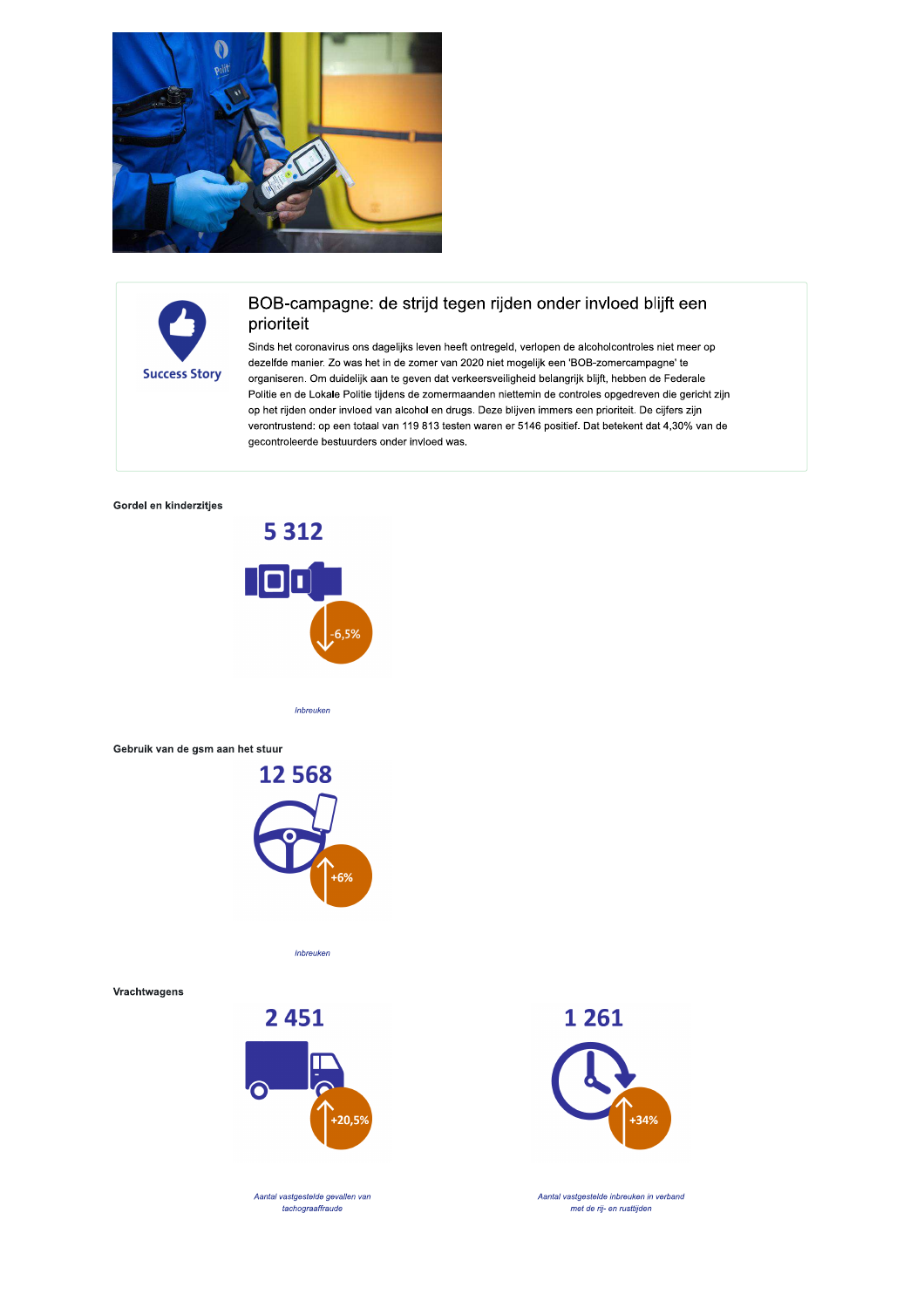## Aantal doden en ongevallen met lichamelijke letsels vastgesteld door de Federale Wegpolitie op de snelwegen en gelijkgestelde wegen

Het aantal op het prioritaire actieterrein van de Federale Wegpolitie vastgestelde ongevallen met lichamelijke letsels daalde tussen 2019 en 2020 met 29%. Het aantal doden op de plaats van het ongeval daalde in 2020 met 18% (ten opzichte van 2019). Die dalingen van het aantal ongevallen en verkeersslachtoffers zijn toe te schrijven aan de beperkende maatregelen op het vlak van verplaatsingen die werden genomen in het kader van de COVID-19-pandemie (verplicht telewerk, avondklok, verbod op niet-essentiële verplaatsingen in april 2020 ...).

|                                      | 2018    | 2019    | 2020    |
|--------------------------------------|---------|---------|---------|
| Ongevallen met lichamelijke letsels* | 3 1 2 2 | 3 0 9 5 | 2 1 8 6 |
| Dodelijke ongevallen*                | 94      | 99      | 81      |
| Doden**                              | 100     | 105     | 79      |
| Zwaargewonden                        | 361     | 384     | 241     |
| Lichtgewonden                        | 4 4 0 3 | 4 1 6 4 | 2836    |

\* Bij een ongeval met lichamelijke letsels kunnen meerdere zwaar- of lichtgewonden vallen. Idem voor de dodelijke ongevallen.

\*\* Aantal doden ter plaatse. De slachtoffers die niet ter plaatse zijn omgekomen en die binnen een termijn van 30 dagen overlijden, worden hier niet vermeld.



## Zikki doet zijn intrede in Wallonië

Met een knuffelactie biedt de Federale Wegpolitie jonge slachtoffers of getuigen van een verkeersongeval een beetie troost. Zikki, een pluchen schildpad, kan immers een kind troosten dat daardoor een luchtbel om zich heen vormt en zo zijn of haar aandacht vestigt op dit speelgoed in plaats van op wat er om hem of haar heen gebeurt. Deze actie, die in Vlaanderen al enkele jaren wijdverbreid is, deed haar intrede in Wallonië in 2020. Voor sommige verkeersposten is dit de start van een nieuwe actie, voor andere de voortzetting van een project dat al verschillende jaren loopt.



#### Vin-escortes en Europese toppen

De Federale Politie draagt bij aan de ordehandhaving en de veiligheid tijdens Europese toppen en andere evenementen, in het bijzonder in Brussel, in partnerschap met de politiezone Brussel HOOFDSTAD Elsene. Naast de betrokkenheid van verschillende entiteiten en directies, waaronder de Directie bescherming (DAP), voert de Federale Wegpolitie escortes uit voor staatshoofden, regeringsleiders en andere vips.

In 2020 vonden er drie Europese toppen met fysieke aanwezigheid plaats (waarvan twee buitengewone). Die evenementen vereisten de inzet van enorme politiemachten en aanzienlijke inspanningen op het vlak van organisatie en coördinatie.

Drie formele toppen werden omgezet in virtuele toppen wegens de coronapandemie (dit leidde tot de schrapping van heel wat escorteopdrachten tussen 18 maart en 5 juni 2020).

In 2020 presteerde de Federale Wegpolitie tijdens deze escortes 27 881 uur (tegenover 32 888 uur in 2019).

Naast deze grootschalige evenementen waarop talrijke vips aanwezig waren en waarvoor verschillende escortes vereist waren, genoten 98 'eendaagse bezoeken' van vips uit 44 verschillende landen bescherming van escortes van de Federale Wegpolitie. Die opdrachten duurden gemiddeld twee dagen en vertegenwoordigen een totaal van 187 dagen 'dagelijkse' vip-escortes.